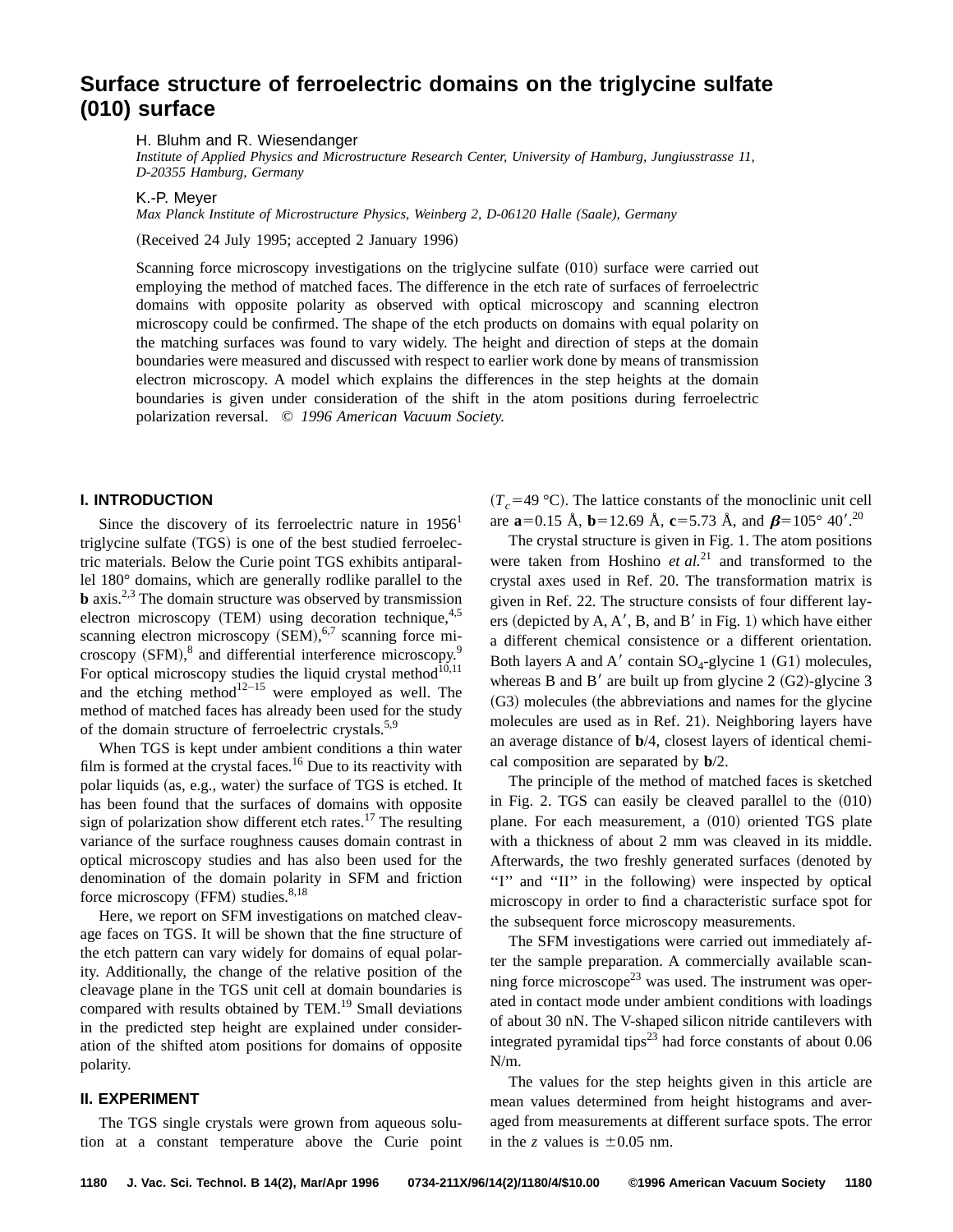

FIG. 1. Crystal structure of a TGS unit cell. TGS can be considered to consist of layers stacked along the **b** axis. The hydrogen atoms are neglected.

# **III. RESULTS AND DISCUSSIONS**

Figure 3(a) shows a  $10\times10 \ \mu m^2$  SFM micrograph of the freshly cleaved surface I. A typical zig–zag cleavage step structure is dominant. The double steps have heights of one unit cell in the **b** direction.

The image is divided into two areas which are separated by a step with height  $0.26$  nm [see arrows in Fig. 3(a)]. Whereas on the right-hand side the terraces are perfectly smooth with only a few small holes, the left-hand side comprises many round islands. Both islands and holes are separated by steps of height  $\mathbf{b}/2$  (0.65 nm) from the surrounding terrace.

From previous investigations it is known that the domains with an opposite sign of polarization show a different etching behavior.<sup>24</sup> Positive domains are etched stronger than negative ones. Considering the differences in the etching behav-



FIG. 2. Principle of the method of matched faces. (a) Sample before cleavage. The two  $(010)$  faces show a reversed domain structure.  $(b)$  The two freshly generated surfaces I and II show an opposite domain structure.



FIG. 3. (a)  $10\times10 \mu m^2$  topographical image of the (010) surface of sample I. The position of a domain boundary is marked by arrows. (b)  $10\times10 \ \mu m^2$ topographical image of the surface spot on sample II which matches (a). The domain boundary is marked by arrows.

ior, the left-hand side in Fig.  $3(a)$  is the surface of a positive domain, whereas the right-hand side is the surface of a negative domain, respectively.

Figure  $3(b)$  shows the corresponding area on sample II. The cleavage structure matches perfectly with that of sample I. Two domains can be distinguished from their different etching behavior. The area on the left-hand side from the domain boundary is much stronger etched and reveals a lot of irregularly shaped holes, while the right-hand side is comparatively smooth with few small islands. Therefore, it is concluded that the left-hand side in Fig.  $3(b)$  is the surface of a positive domain, whereas the right-hand side is the surface of a negative domain. This is in agreement with the fact that the region which is the surface of a positive domain at surface I [Fig. 3(a)] should be the surface of a negative domain at surface II [Fig.  $3(b)$ ] and vice versa (see Fig. 2).

The domain boundary on surface II appears as a step with 0.37 nm height. However, this step is not matching with the step at the domain boundary at surface I, i.e., the step has not the correct direction in order to fit with the corresponding step. This is illustrated in Fig. 4, which gives a sketch of the observed etch behavior and the direction of the steps at the domain boundaries of the corresponding surface areas.

The steps occurring at the domain boundaries on the surfaces I and II are in agreement with an earlier work done by means of TEM.<sup>19</sup> The experiment utilizing a combination of low-angle shadowing technique and decoration technique revealed steps of about **b**/4 height between neighboring domains of opposite sign. Considering the crystal structure of TGS, the author of this work argued that there is a change in the chemical composition of the topmost surface layer for domains with opposite sign. It was concluded that the surface of a negative domain always contains G2–G3 molecules (layer B or B' in Fig. 1, respectively), while the surface of a positive domain consists of G1 and  $SO_4$  molecules (layer A or  $A'$ ).

Additionally, it was found in the TEM measurements<sup>19</sup> that the surface of the positive domains is merely raised by the step of **b**/4 above the surface of the negative domains. In our measurements this is only valid for Fig.  $3(b)$  (surface II). Surface I exhibits the opposite behavior: the negative domain is raised above the positive domain thus causing a mismatch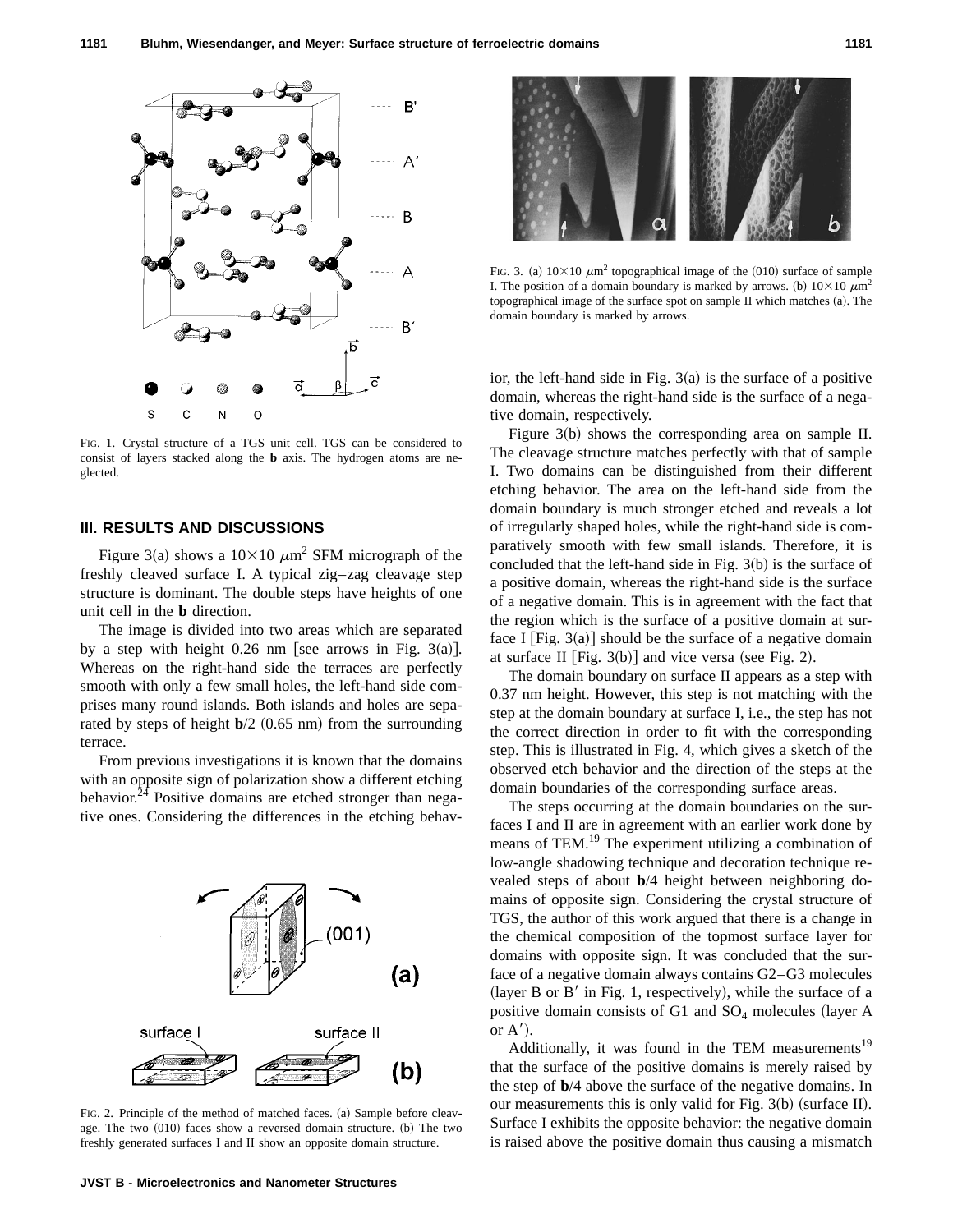

FIG. 4. Schematic drawing of the surface structure of the opposite cleavage faces. The step heights are given with respect to the surface of the negative domains. Note the *b*/4 steps at the domain boundaries, which do not match. The etch fine structure is different between domains of opposite polarity as well as between domains with equal polarity on opposite cleavage faces.

of the corresponding surfaces at the domain boundary (see Fig.  $4$ ).

The different etching behavior of positive and negative domains is discussed in Ref. 17. Etching experiments of TGS in different solutions revealed the positive glycinium ions to play the major role in surface etching. Since the diffusion rate of the positive glycinium ions near the positive end of a domain is larger than near the negative end, the positive domains are etched faster than the negative ones. It is remarkable that the strong etching of the positive domain shows up at one surface as formation of round islands (surface I), whereas at the other surface (surface II) the etching results in irregularly shaped holes.

A detailed survey over etching of crystals is given in Ref. 25. The formation of etch holes on crystal surfaces as observed on the positive domain of sample II is a well-known phenomenon (see Ref. 25, and references therein). For the occurrence of the round islands on the positive domain of sample I several explanations can be considered, such as the formation of so-called ''spurious'' etch pits formed as residuals of etch hole formation,<sup>26</sup> "true" etch pit generation (see, e.g. Refs. 26–31), dislocation etching as already observed in ferroelectric materials,  $32-34$  and recrystallization as argued in Ref. 8.

However, there is strong evidence that a recrystallization process is the proper model which explains the existence of the round islands. Figure  $5(a)$  shows the surface of a positive domain exhibiting cleavage steps and etch holes. After scanning the tip for about 10 min over an area of  $100\times100$  nm<sup>2</sup>, an island was formed right under the scanned tip. The terrace underneath is etched back at the surface step close to the scanned area. These observations, which are reproducible, point to a tip-induced etching and recrystallization at the



FIG. 5. (a)  $1\times1$   $\mu$ m<sup>2</sup> topographical image of the surface of a positive domain. (b) SFM image of the same surface spot after the tip was scanned over an area of  $100\times100$  nm<sup>2</sup> for about 10 min. A new island was grown under the tip. The shape of the lower step close to the new island has changed. This points to a tip-induced etching and recrystallization of TGS.

surface. The presence of the AFM tip is changing the chemical potential at the tip-sample contact area thus promoting the recrystallization of material from the saturated solution at the surface.

This observation leads to a possible explanation for the mismatch of samples I and II at the domain boundaries as described above (see Fig. 4): On surface I a complete monolayer with a thickness of **b**/2 on the positive domain is dissolved. Subsequently, recrystallization from the saturated solution takes place on the positive domain. Islands are formed preferentially on microscopic defects on the positive domain leading to a topography as observed in Fig.  $3(a)$ . According to this suggestion, samples I and II would show perfect fit also at the domain boundaries in the moment of cleavage.

The different step heights measured at the domain boundaries on samples I  $(0.26$  nm) and II  $(0.37$  nm) can be understood based on the difference of the atom positions in the domains with opposite polarity.<sup>21,22,35</sup> During polarisation reversal the G2, G3, and  $SO_4$  molecules are only slightly shifted in their positions, whereas the  $NH<sub>3</sub>$  group of G1 moves 0.09 nm along the **b** axis. The position of the  $NH<sub>3</sub>$ group is either  $0.045$  nm above or below the plane  $\frac{b}{4}$  (or 3b/4, respectively) for the two different polarization directions. The positive side of the polarization vector is directed from the plane  $\mathbf{b}/4$  (or 3 $\mathbf{b}/4$ ) to the actual position of layer A (or A').<sup>22</sup> The cleavage plane is the positive side of these layers<sup>19</sup> (see Fig. 6).

Figure  $6(a)$  shows the sample right after the cleavage. On both fresh surfaces the steps at the domain boundaries have heights of  $b/4+\Delta$ . After the removal of a complete monolayer with thickness **b**/2 at the positive domains of sample I the step height at the domain boundaries of this sample change to  $b/4-\Delta$ . From the SFM measurements the value of  $\Delta$  is estimated to be 0.05 nm, which is in good agreement with the x-ray diffraction data.<sup>35</sup>

The influence of electrostatic interactions between the  $Si<sub>3</sub>N<sub>4</sub>$  SFM tip and the electric field of the sample on the step heights measured in our experiment could be excluded. The applications of voltages with different polarity between tip and sample did not change the measured step heights.